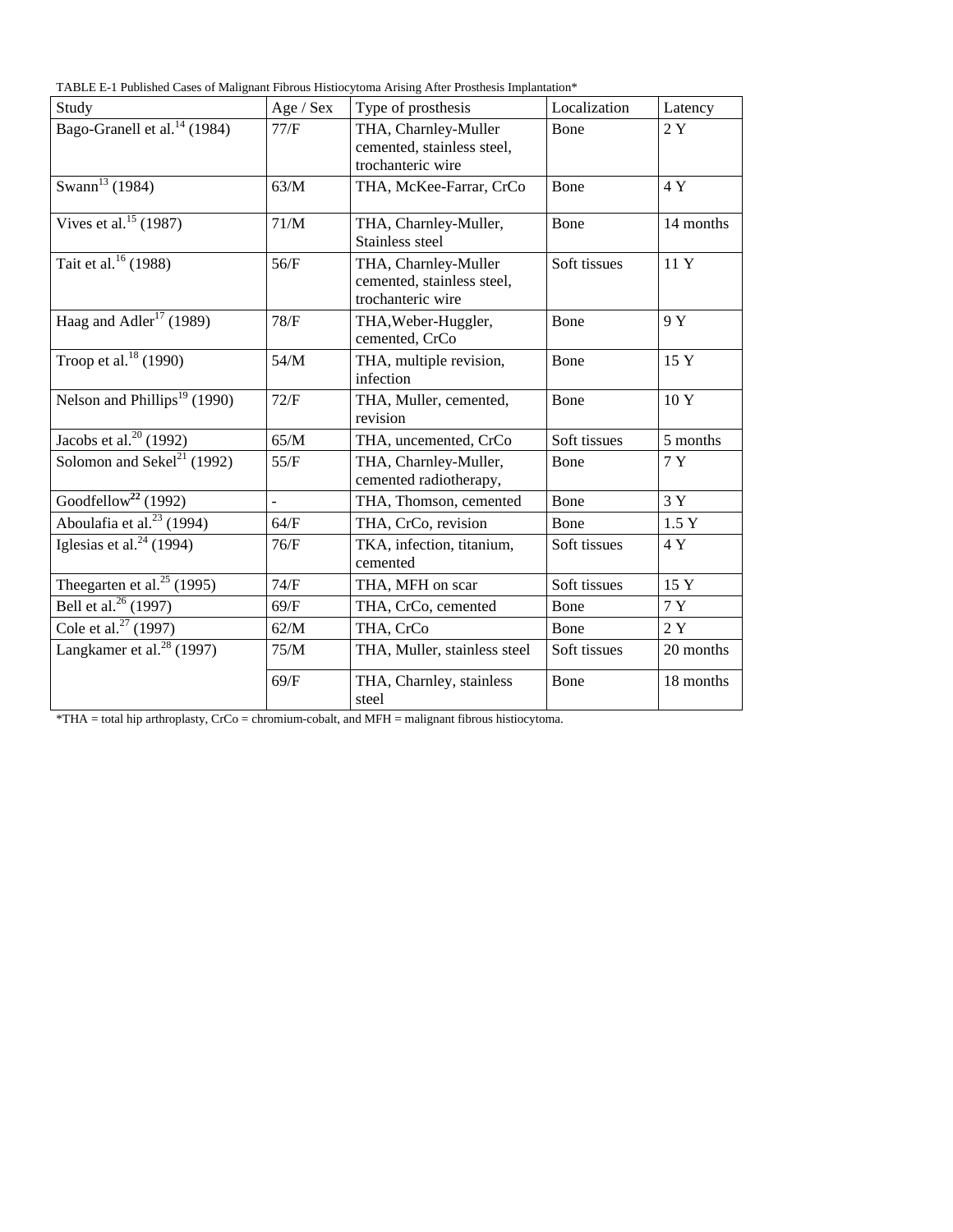| Study                                | Age/Sex | Type of Osteosynthesis                                      | Localization | Latency              |
|--------------------------------------|---------|-------------------------------------------------------------|--------------|----------------------|
| Bader et al. <sup>29</sup> (1981)    | 14/F    | Plate                                                       | <b>B</b> one | 10 months            |
| Lee et al. $^{30}$ (1984)            | 58/M    | Plate                                                       | Bone         | 14Y                  |
| Hughes et al. $^{31}$ (1987)         | 42/M    | Screw, stainless steel                                      | Bone         | 30Y                  |
| Khurana et al. $32$ (1991)           | 53/M    | Intramedullary nail, stainless steel                        | <b>B</b> one | 14 Y                 |
| Hautamaa et al. <sup>33</sup> (1992) | 33/F    | Intramedullary nail and plate                               | Soft tissues | 9 Y after<br>removal |
| Laffargue et al. $34$ (2001)         | 46/M    | Plate-screw                                                 | Bone         | 20Y                  |
| Anract et al. $^{35}$ (2002)         | 28/M    | Curettage and bone graft plus<br>osteosynthesis with plate. | <b>B</b> one | $12 \text{ Y}$       |
|                                      |         | Sarcomatous transformation of<br>aneurysmal bone cyst?      |              |                      |

TABLE E-2 Published Cases of Malignant Fibrous Histiocytoma Arising After Osteosynthesis